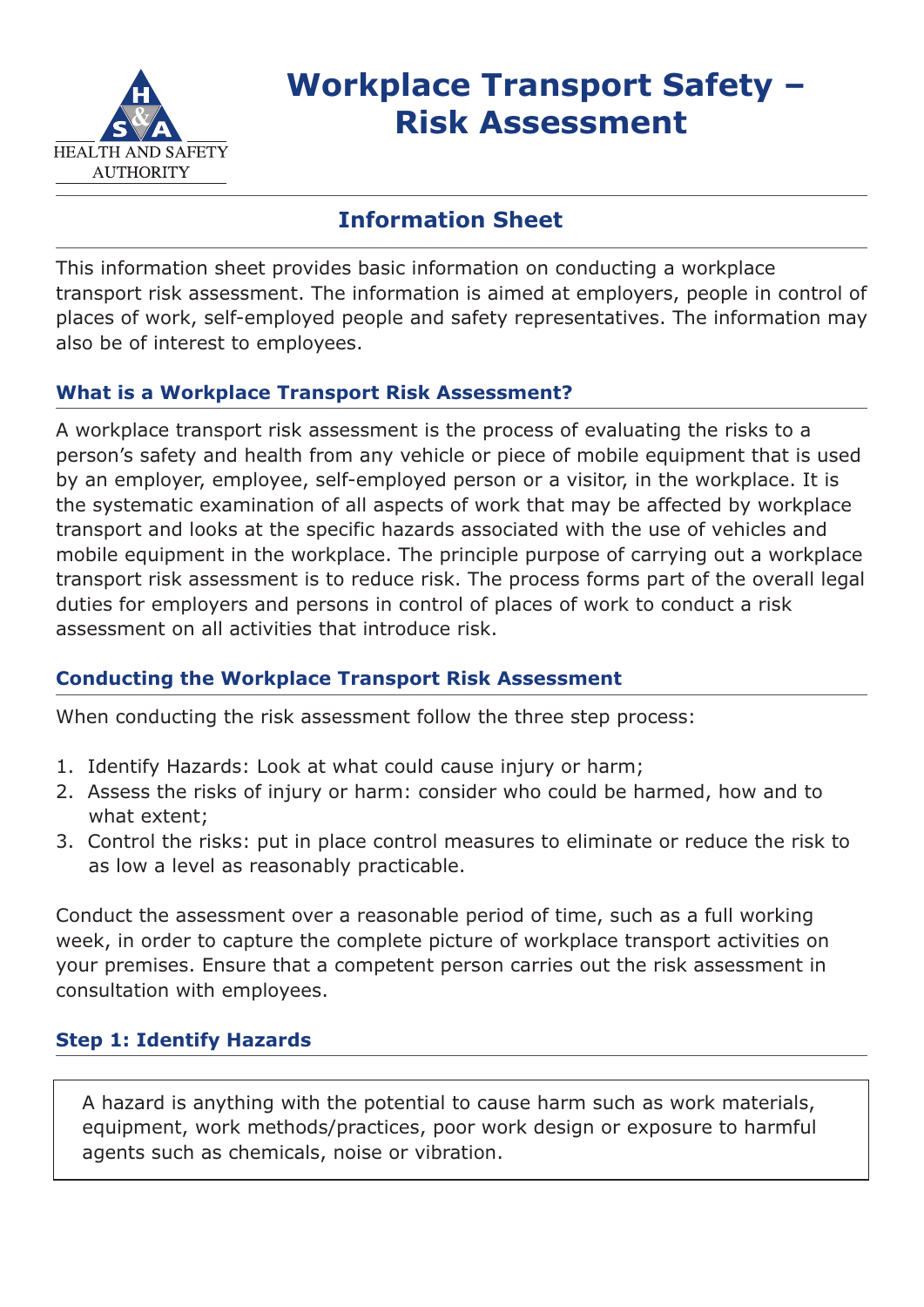- ▲ Identify and list the **types of vehicles** that use your premises, for instance, employees' cars, forklift trucks, security vehicles, delivery vans, postal vans, large goods vehicles. Consider less common vehicles that may have to access your premises such as emergency vehicles or waste collection vehicles.
- ▲ Identify and list the **vehicle activities** and **work activities** associated with the vehicles. Look at:
	- How vehicles arrive and depart from the premises. Are there certain times when vehicles arrive?
	- Who drives the vehicles? Are there passengers?
	- How vehicles travel around the premises.
	- How vehicles manoeuvre when on the premises. Where do they park? Do vehicles reverse?
	- Areas where people work around moving vehicles or work at height on vehicles.
	- Work activities such as vehicle maintenance, loading and unloading, coupling and uncoupling and load securing activities.
	- Normal operation and emergency activities such as vehicle breakdowns.
- ▲ Use a site plan or map: mark and identify in different colours where vehicular and pedestrian movements occur on site. Where the vehicles and pedestrian activities intersect, these areas will be high risk and need to be addressed as a high priority.

### **Step 2: Assess the risks of injury or harm**

A risk is the chance, high or low, that somebody may be harmed by the hazard.

- ▲ Identify the risks with each vehicle and activity. Think about what could go wrong.
- $\triangle$  Identify the people who may be harmed such as employees, customers, contractors, members of the public or visitors to the workplace. Consider how often and how frequently people may be exposed to the hazard.
- ▲ Think about the three elements of workplace transport safety: **the vehicle**, **the driver** and **the workplace** – The Authority's workplace transport checklist and associated Information Sheets may be of assistance here.
- ▲ Consider could someone:
	- Be hit, run over or crushed by a vehicle?
	- Fall from a vehicle?
	- Overturn a vehicle?

These are the some of the most common causes of workplace transport fatalities.

- ▲ Are there:
	- Overhead obstructions on site, such as electrical cables or pipes, could a vehicle hit these?
	- Overgrown trees on site which could affect load stability on a vehicle?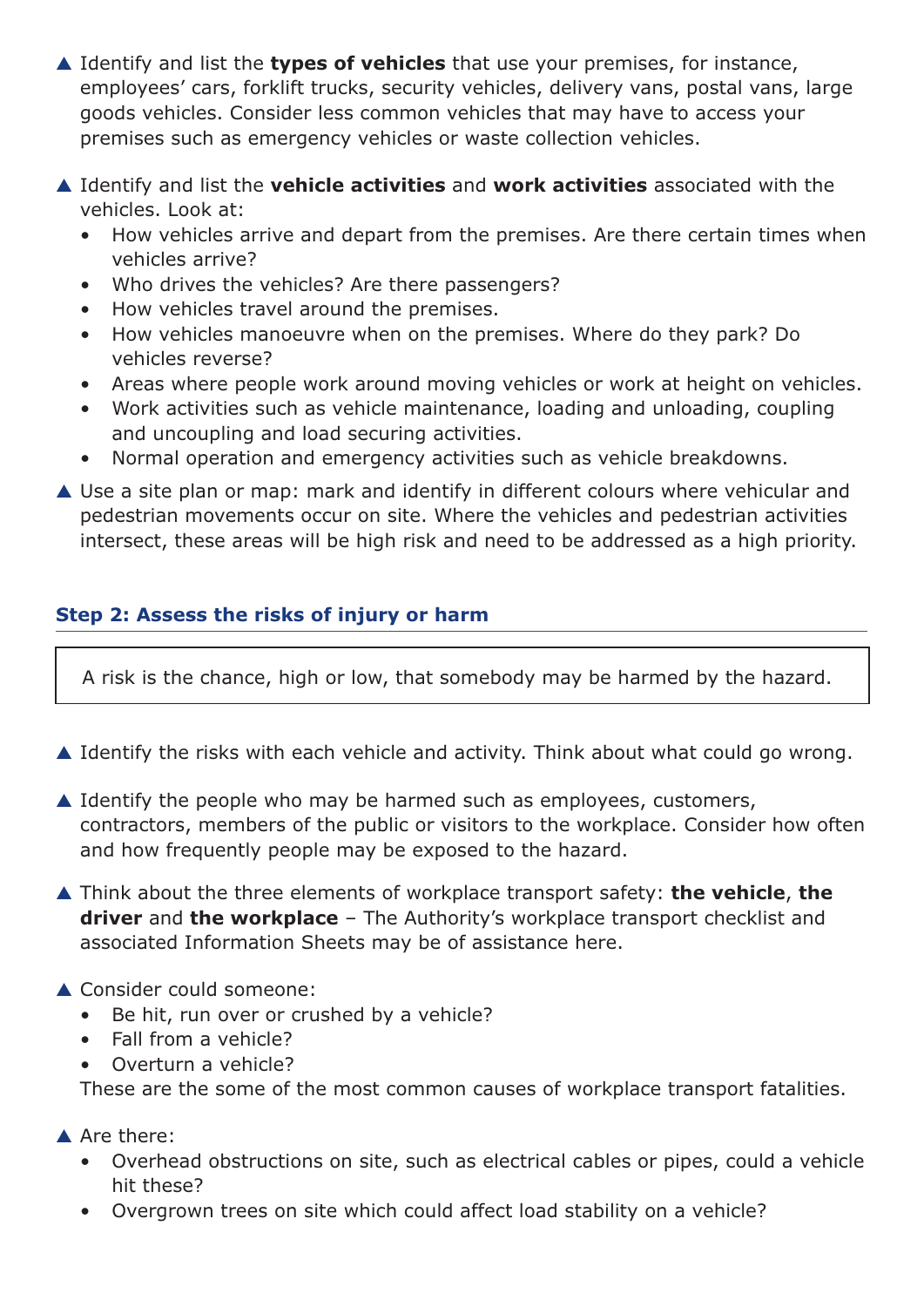- ▲ Take account of certain periods of the day when the number of vehicles and pedestrians moving along routes changes such as shift changes or delivery times. Do you need to restrict vehicle or pedestrian movements at these times?
- ▲ Consider different times:
	- Day time versus night time: Is signage visible at night time? Is the site well lit?
	- Summer versus winter: Are there icy or slippery areas on site in winter?
- ▲ Consider are the vehicles being used for the correct purpose, for instance, a person using a pallet on a forklift to access heights is not correct use of the forklift and such unsafe practices must be prohibited.
- ▲ Consider how likely it is that the hazard will cause harm and how serious that harm is likely to be. This will help prioritise the risks.
- ▲ Don't just think of physical injuries to people think about long term health effects also, such as the effects of:
	- Noise;
	- Vibration;
	- Poor ergonomics;
	- Exposure to vehicle fumes.
- ▲ Consult with people like drivers, employees, contractors and visitors during the risk assessment process. They may recognise problems or solutions that you do not see.
- $\triangle$  Take account of any accidents, incidents or near misses  $-$  look at the accident book to see if there have been any previous problems with workplace transport.

### **Step 3: Control the risk**

- ▲ Consider what controls are already in place (if any). Are they good enough or should more be done to prevent accident or injury? Review your workplace, the vehicles, the drivers and your systems of work and compare your controls with existing good practice.
- ▲ Take account of the general principles of prevention (Schedule 3 of the 2005 Act) and how they may be applied to workplace transport. For example: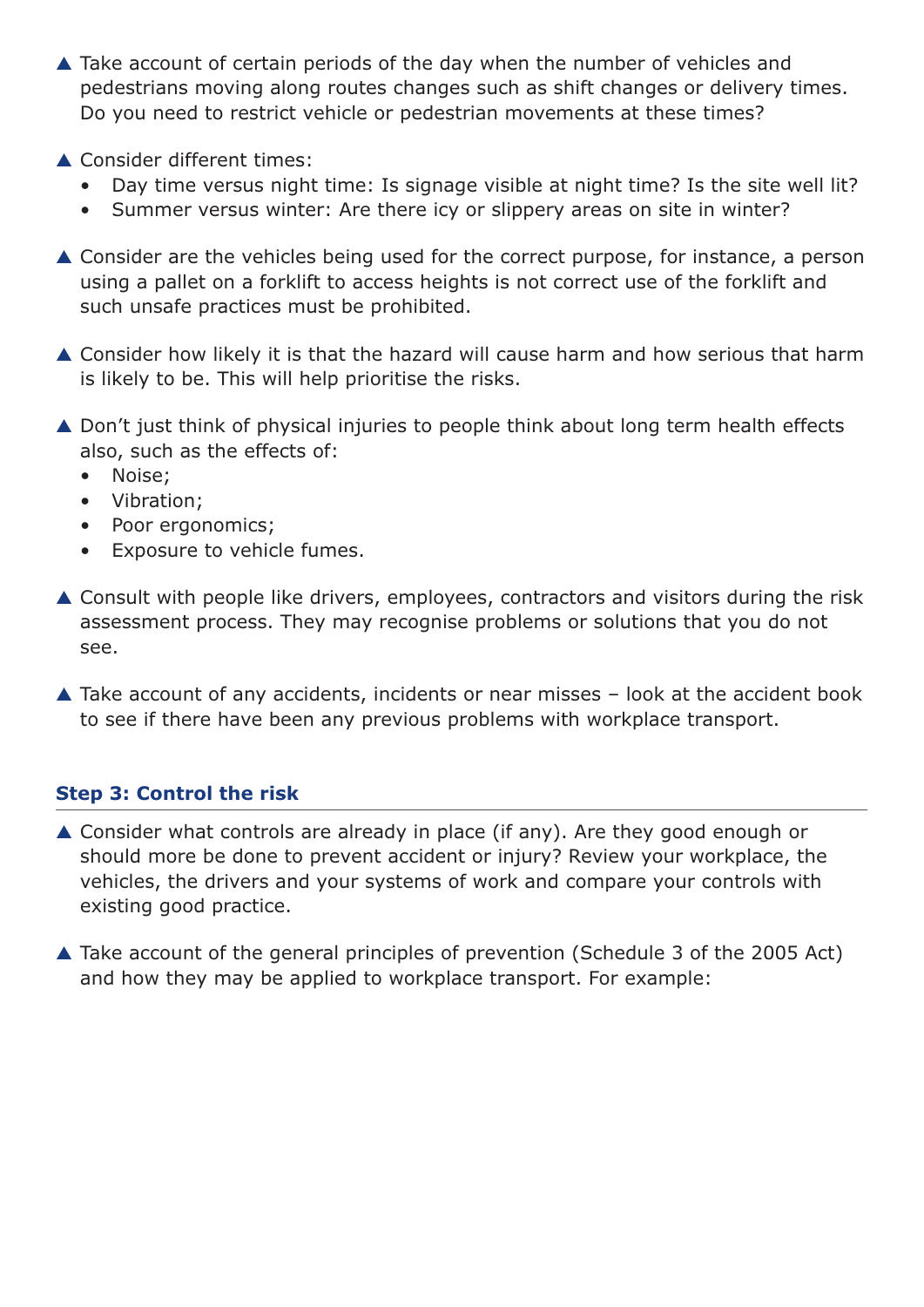| <b>Avoid the risk</b>                                            | ▲ Stop vehicle movements on your premises or in areas where pedestrians<br>work.<br>▲ Stop reversing manoeuvres on your premises.                                                                                                                                                                                                                                                                                                                                                  |
|------------------------------------------------------------------|------------------------------------------------------------------------------------------------------------------------------------------------------------------------------------------------------------------------------------------------------------------------------------------------------------------------------------------------------------------------------------------------------------------------------------------------------------------------------------|
| <b>Evaluate</b><br>unavoidable<br><b>risks</b>                   | ▲ Where vehicle movements or work activities involving vehicles cannot be<br>eliminated, evaluate the risk.<br>▲ Consider are your existing precautions adequate or should more be done<br>to prevent accident or injury.                                                                                                                                                                                                                                                          |
| <b>Combat risks</b><br>at source                                 | ▲ Segregate vehicles and pedestrians as soon as they enter your workplace.<br>Make pedestrian only or vehicle only areas.<br>▲ Change the layout of the workplace, consider putting in a one way traffic<br>system and remove the need for reversing.<br>▲ Provide the right vehicle for the right job. Maintain the vehicle.<br>▲ Ensure that drivers are appropriately trained and competent and where<br>applicable have the correct licence/card for the vehicle being driven. |
| <b>Adapt work to</b><br>the individual                           | ▲ Ensure that the vehicle and the driver are compatible.<br>▲ The driver has good all round visibility.<br>▲ The vehicle is ergonomically suitable for the driver.<br>▲ The driver is not put under unnecessary pressure or time constraints to<br>complete tasks.                                                                                                                                                                                                                 |
| <b>Adapt place</b><br>of work to<br>technical<br><b>progress</b> | ▲ Review your premises, for instance can you put in new engineering<br>controls, such as vehicle turntables which eliminate reversing or speed<br>restricting devices, cameras etc. on vehicles.                                                                                                                                                                                                                                                                                   |
| <b>Replace</b><br>dangerous<br>articles/systems<br>of work       | ▲ Replace unsafe vehicles, loading facilities, road signage, surfaces or<br>systems of work with safer ones.<br>▲ Ensure all obstructions (overhead and ground level) are clearly visible.<br>▲ If you have a small site consider do you need to restrict the size of<br>vehicles entering your site?                                                                                                                                                                              |
| <b>Collective</b><br>protective<br>measures                      | ▲ Put in place protective measures that protect everyone not just an<br>individual.<br>▲ For instance, install pedestrian barriers, handrails, separate access ways<br>for pedestrians and vehicles.                                                                                                                                                                                                                                                                               |
| <b>Develop</b><br>prevention<br><b>policies</b>                  | ▲ Document your traffic management system (traffic management plan,<br>workplace transport risk assessment, safe systems of work etc.)<br>▲ Introduce work practices that reduce the risk such as restricting<br>pedestrian access at times when there is a lot of vehicle movement.<br>▲ Enforce speed limits.                                                                                                                                                                    |
| <b>Train &amp;</b><br><b>Instruct</b>                            | ▲ Train & instruct all employees about the dangers of workplace transport.<br>▲ Provide High Visibility clothing and equipment and instruct and train<br>employees about the care and use of such equipment.<br>A Also ensure that visitors to your premises are aware of the dangers of<br>workplace transport.                                                                                                                                                                   |